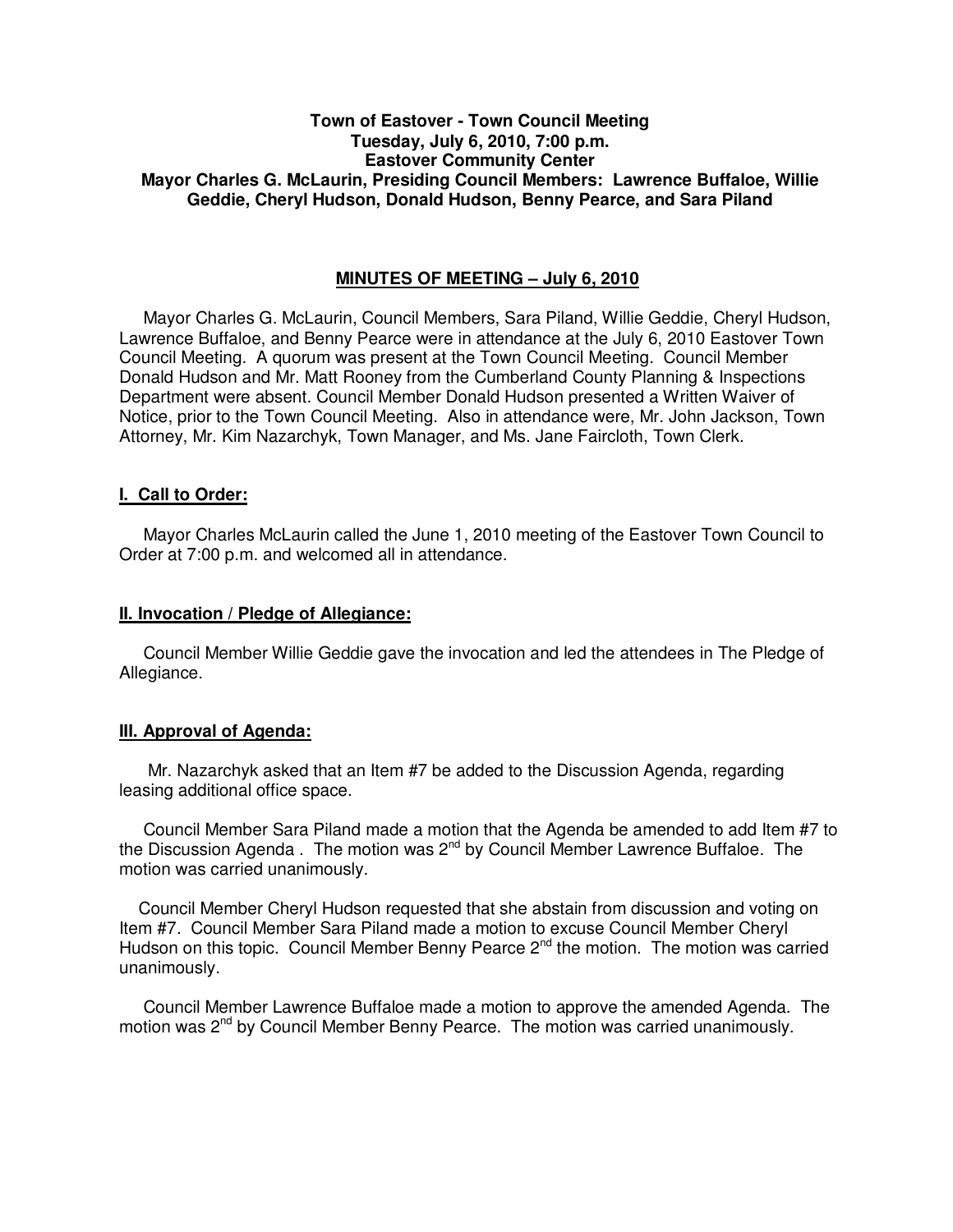#### **IV. Public Comments:**

 Mr. John Sanderson signed up to speak. Mr. Sanderson stated that he had tried to get the property he owns across from the Town Hall developed into an Ice Cream Shop last year, and it was denied by the Town Council. He stated that he wants to know what the Town Council wants at this location and he will build it. He stated that the Council stated in a previous meeting that the Town was going to send out flyers to residents to see what the residents wanted in Eastover. He stated as of this date no one has received any questionnaire concerning what the people of Eastover wants to see in their Town. Mr. Sanderson stated that he is willing to build whatever the Town wants (i.e. restaurant, car wash) and it would generate revenue for the Town, as now everyone is going out of Eastover to spend their money giving the revenue to other Towns/Cities. He stated that he would like some answers. Council Member Cheryl Hudson thanked Mr. Sanderson for his interest in the Town of Eastover, and his desire to help develop the Town.

# **V. Consent Agenda:**

- 1. Consider approval of the June 1, 2010 Town Council Minutes.
- 2. Consider approval of the June 22, 2010 Special Town Council Meeting.
- 3. Consider approval of the May 31, 2010 Financial Report.

 Council Member Cheryl Hudson made a motion to approve the Consent Agenda as stated. The motion was 2<sup>nd</sup> by Council Member Sara Piland. The motion was carried unanimously.

## **VI. Discussion Agenda:**

#### **Agenda Item #1:**

## **Briefing by Mr. Morgan Johnson, Chairman Eastover Sanitary District.**

 Mr. Morgan Johnson briefed the Town Council on the progress of the water projects. He stated that the best way to say it is "pipes are going into the ground". He stated that over 50% of the residents have paid the water fee. The water tower will be painted white with teal green lettering that reads Eastover, NC. He stated that the water tower is 200 feet high and will hold 300,000 gallons of water.

 Mr. Johnson stated that the construction of the bridge on Dunn Road /Rock Hill Road intersection will start soon and construction will last one year.

## **Agenda Item #2:**

## **Briefing by Mr. Kim Nazarchyk concerning Mr. Robert Segal, CPA reference Franchise Tax and utilities.**

 Mr. Nazarchyk stated that he has talked with Mr. Segal and he feels we are receiving Franchise Tax of \$15-16 per resident and that we should be receiving \$30-35 per resident. Mr. Segal has prepared a contract for 24 months and will get 50% of what he finds.

Council Member Sara Piland requested that he show proof of whatever he finds. She stated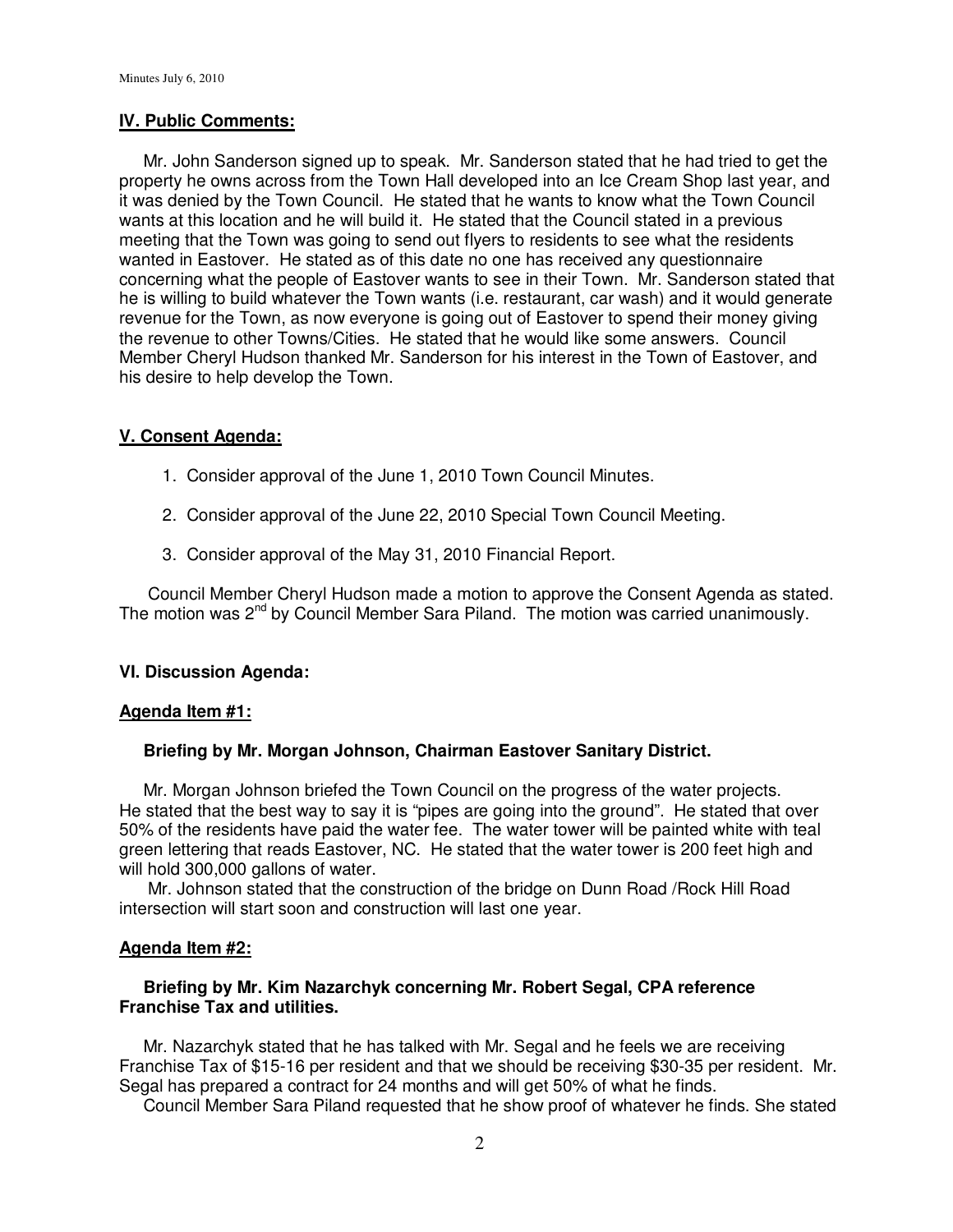that he must go to the Department of Commerce data base file for utilities franchise to get this information. Mr. Nazarchyk recommended to the Town Council that we contract with Mr. Segal.

 Council Member Lawrence Buffaloe made a motion for the Town to approve the two year contract with Mr. Segal. The motion was  $2^{nd}$  by Council Member Benny Pearce. The motion was carried unanimously.

#### **Agenda Item #3:**

# **Discuss/approval of the contract between the Town of Eastover and the Eastover Civic Club.**

 Mr. Nazarchyk stated that the Eastover Civic Club had approved and signed the contract with the Town of Eastover releasing their interest in the Community Center.

 Council Member Sara Piland made a motion to approve the contract as stated. The motion was 2<sup>nd</sup> by Council Member Cheryl Hudson. The motion was carried unanimously.

## **Agenda Item #4:**

#### **Discuss Town Manager's Training.**

Mr. Nazarchyk stated that he had applied to take the course "Municipal and County Administration" at UNC School of Government in Chapel Hill. The course will cost \$2,000 for registration and with meals and lodging will cost approximately \$5,600. The course is 3.5 days per month for seven months**.** He stated that he would not know if he has been accepted in the course until August**.** 

 Attorney John Jackson recommended this training and stated that this is the best training we can buy.

 Council Member Sara Piland made a motion to approve the training for the Town Manager. The motion was 2<sup>nd</sup> by Council Member Lawrence Buffaloe. The motion was carried unanimously.

#### **Agenda Item #5:**

#### **Discuss planning session for Town Council.**

Council Member Sara Piland stated that she would like to see this planning session in January/February timeframe. She stated that we could get started on this in September. Attorney Jackson stated that this could be a valuable tool. Council Member Piland stated that the Town Manager could set the date for the planning session and determines if this should be a half day or a full day session.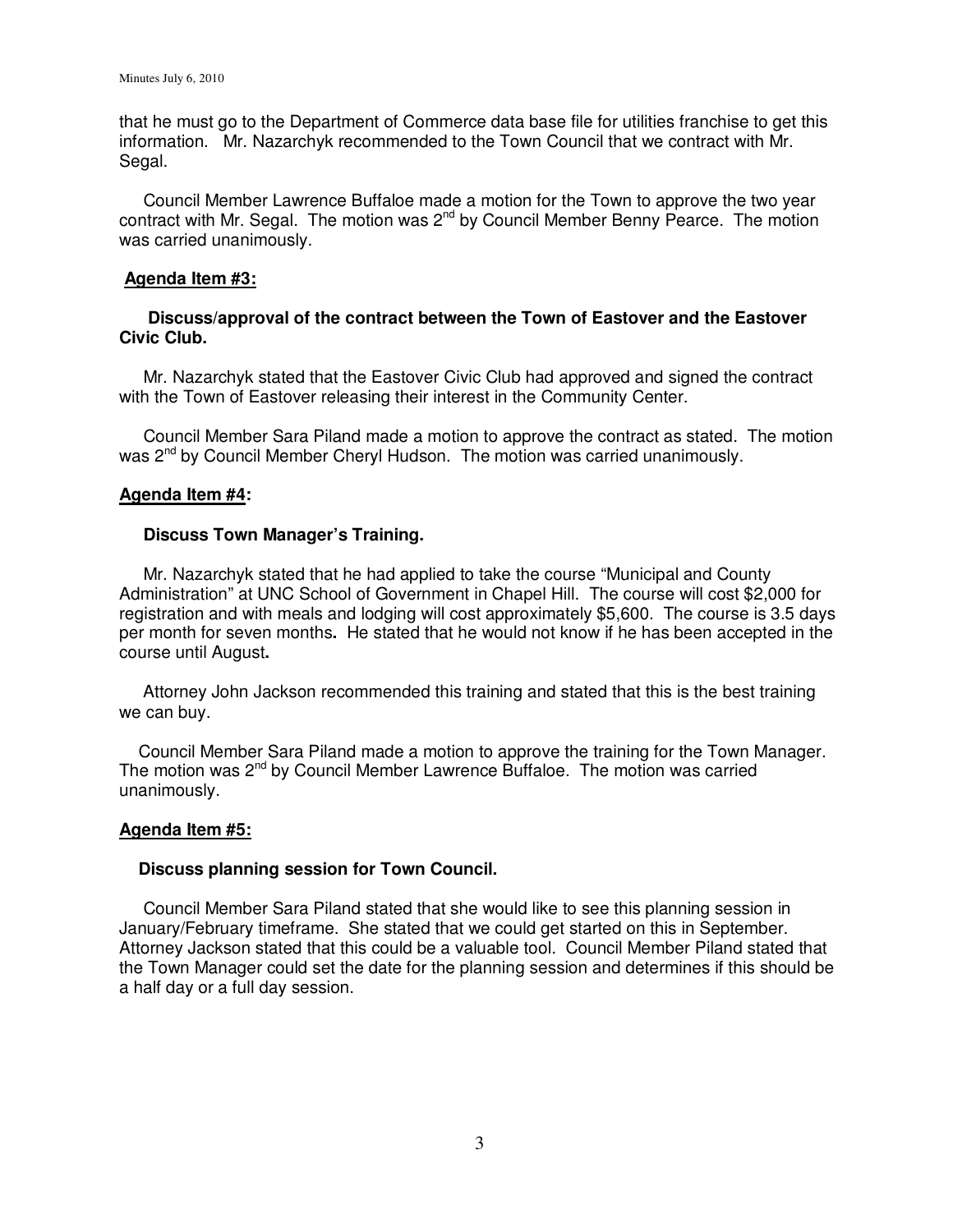# **Agenda Item #6:**

# **Discuss/approval of the Cumberland County Sheriff's Office contract for Fiscal Year 2011.**

 Mr. Nazarchyk stated that the Town of Eastover contracts for Deputy Services -1 Deputy 42.5 hours per week (8:00 a.m. to 5:00 p.m.). He stated that this includes annual salary/ benefits and substitutes at a cost of \$54,116; recurring car expenses include Insurance, maintenance & service estimated fuel (estimated) \$10,000. The projected annual recurring cost is \$64,116. Actual expenses will be billed quarterly. Mr. Nazarchyk stated that this is an increase of \$3,959 over last year. He stated that this contract does not include any additional Deputy hours.

 Council Member Benny Pearce made a motion to approve the contract between the Cumberland County Sheriff's Office and the Town of Eastover. The motion was 2<sup>nd</sup> by Council Member Lawrence Buffaloe. The motion was carried unanimously.

## **Agenda Item #7:**

#### **Discuss leasing additional space for Town Hall.**

Mr. Nazarchyk stated that additional office space has become available adjoining the current Town Hall. He stated that we would have to pay an additional \$500 per month rent for the space, utilities, water, cable internet lines and an alarm system added. He stated that the landlord has agreed to bear the cost of adding a door between the two sections of building. Mr. Nazarchyk stated that this additional space could serve the Town for an additional year to eighteen months as the Town Hall. He stated that the landlord would provide a new contract to the Town of Eastover to include the additional space. This contract will be reviewed by the Town Attorney for legal sufficiency and form.

Council Member Cheryl Hudson was excused from discussion and voting on this issue.

 Council Member Benny Pearce made a motion to approve acquiring the additional space, subject to updating the lease agreement with Culbreth Investments, LLC. The motion was 2<sup>nd</sup> by Council Member Willie Geddie. The motion was carried unanimously.

#### **VII. Receive Mayors Update**:

 Mayor McLaurin asked that the sign in front of the Community Center be replaced, as it is in need of repair, and requested that that the lettering on the sign read "Town of Eastover Community Center". Mayor McLaurin tasked the Town Manager to accomplish this.

 Mayor McLaurin stated that work at Woodland Park has been slow due to the severe heat. He stated that the Boy Scouts are going to work and complete a project at Woodland Park.

 Mayor McLaurin asked the Town Manager to check into purchasing a LCD Projector that would be compatible with our laptop computers. The cost would be approximately \$385 and we could give PowerPoint presentations when needed.